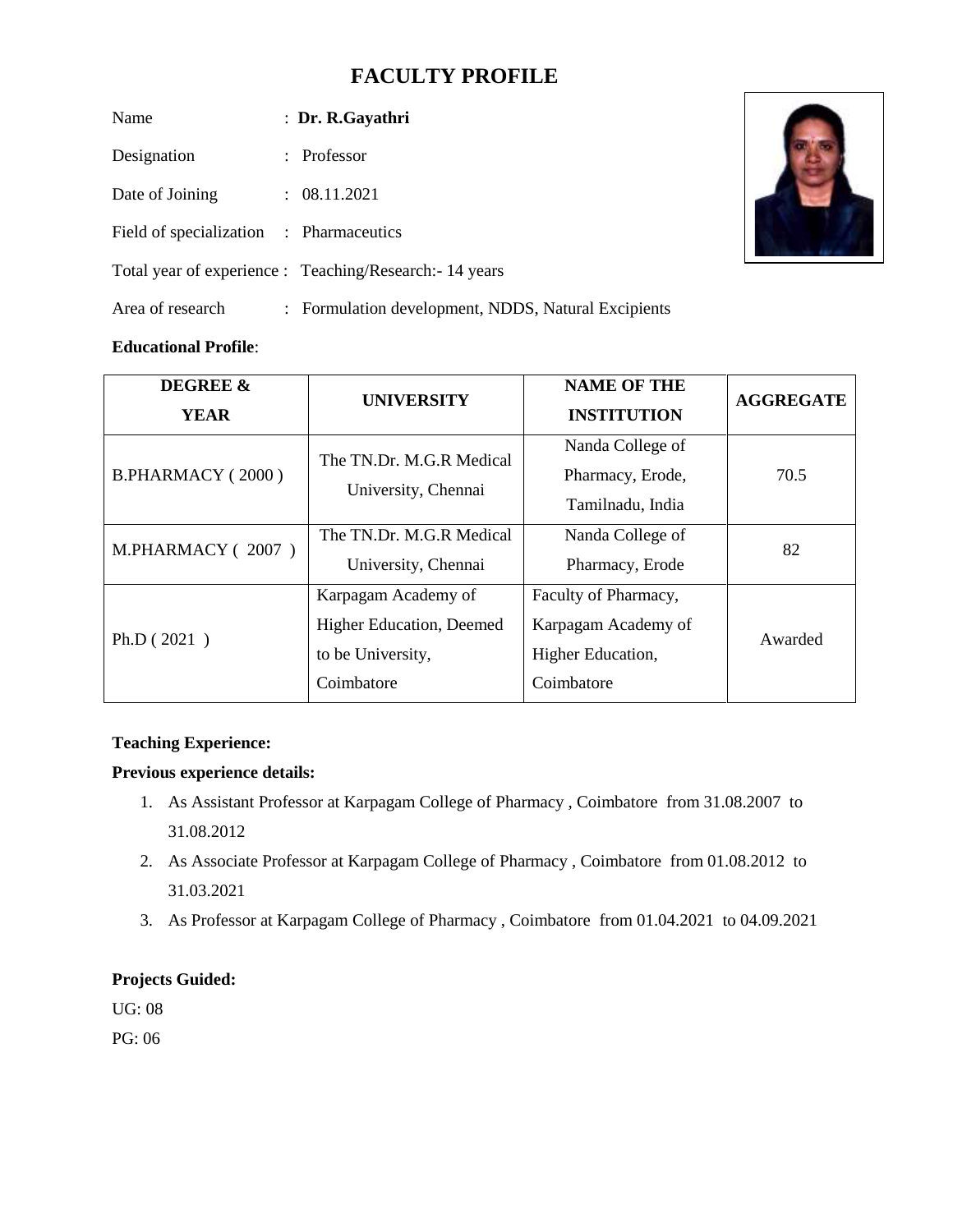### **Honours** :

- $\triangleright$  Guest lecture on 01.07.2019 topic "Biosensors for the analysis of food and water borne pathogens and their toxins" at AICTE sponsored FDP entitled "Microfluidic system – A potential platform for rapid analysis for food contaminants". Organized in Nanda College of Pharmacy, Erode from 19.06.2019 t0 02.07.2019.
- ➢ Attended CSIR sponsored three months summer training program CSIR SRTP from June 2020 to August 2020 and submitted a mini project entitled "Development of Polyherbal gel for treatment of fungal infection"
- ➢ Attended QIP on "ADVANCED TRENDS IN PHARMACEUTICS" ATTENDED ON 9th to 24th March $\varpi$  2018 at JSS College of Pharmacy, Ooty.
- $\triangleright$  Undergone 2 months hands on Instrumental training in Indian pharmacopeia Commission, Ghaziabad from 19 th June 2011 to 19 th August 2011

#### **Achievements:**

1. Received- The Tamilnadu Dr.M.G.R. Medical University –student's welfare research grant of Rs 50,000 for the year 2014 project entitled "Development and Evaluation of mucoadhesive melting wafers for transmucosal administration"

2. Received-Registration Grant of rupees 25,000 from ANCHROM for the International Conference on HPTLC in the year 2009.

| S.No | <b>Application No</b> | <b>Title</b>                                                                   | <b>Status</b> |
|------|-----------------------|--------------------------------------------------------------------------------|---------------|
| 1.   | 202141047475          | A Mechanism of hydrophilic matrix based for<br>controlling the drug release    | Published     |
| 2.   | 202141047228          | Formulation and evaluation of sustained release<br>microspheres of Aceclofenac | Published     |
| 3.   | 202141042730          | Formulation and evaluation of sustained release<br>microspheres of Aceclofenac | Published     |

#### **Patents**

#### **Seminars /symposium /conference attended:**

International: 10, National: 20

Workshops Attended: 02